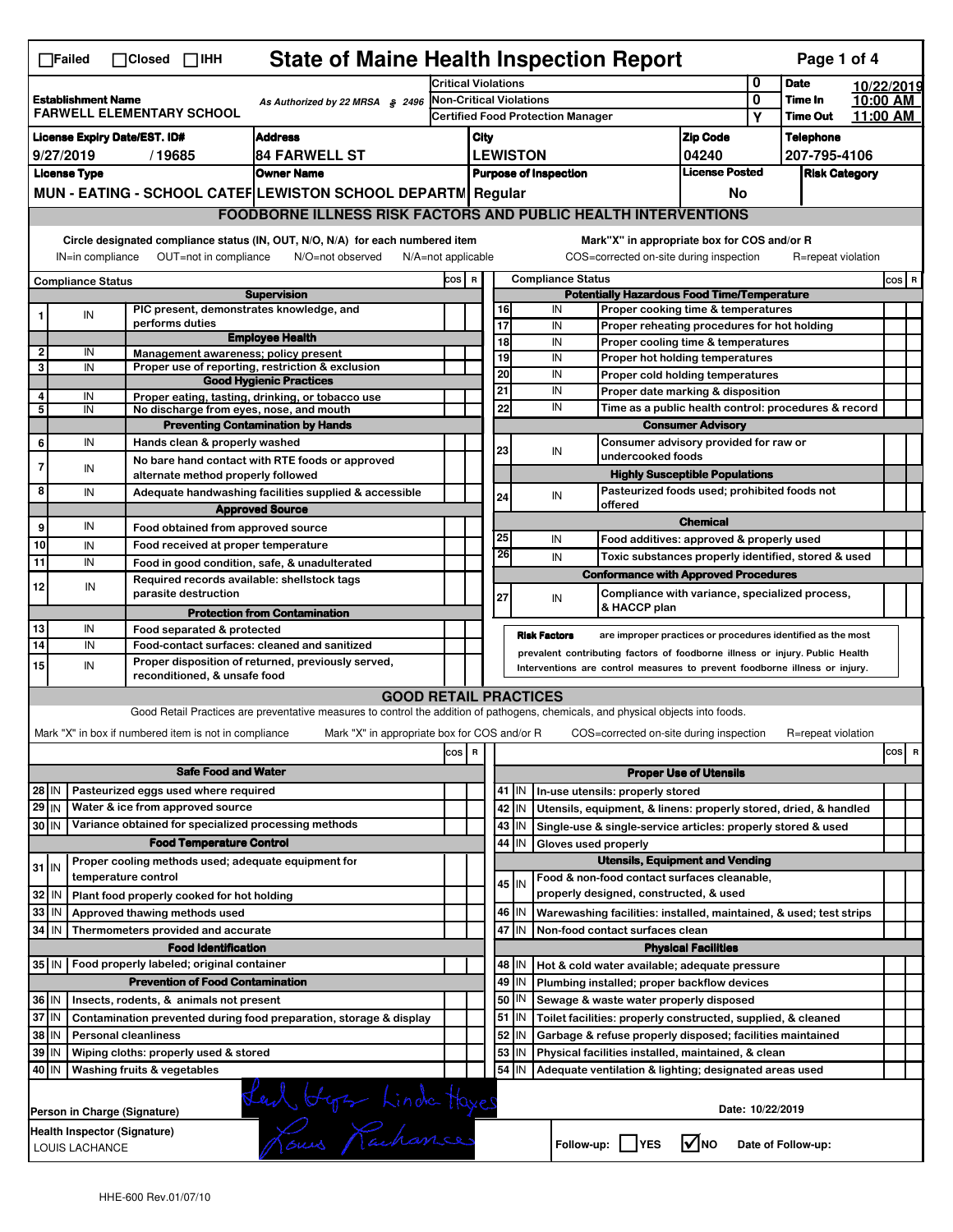|                                                               |                                        |                          | <b>State of Maine Health Inspection Report</b> | Page 2 of 4  |                   |                                  |  |  |  |  |  |
|---------------------------------------------------------------|----------------------------------------|--------------------------|------------------------------------------------|--------------|-------------------|----------------------------------|--|--|--|--|--|
| <b>Establishment Name</b><br><b>FARWELL ELEMENTARY SCHOOL</b> |                                        | As Authorized by 22 MRSA | 10/22/2019<br><b>Date</b>                      |              |                   |                                  |  |  |  |  |  |
| License Expiry Date/EST. ID#<br>9/27/2019<br>/19685           | <b>Address</b><br><b>84 FARWELL ST</b> |                          | City / State<br><b>LEWISTON</b>                | /ME          | Zip Code<br>04240 | <b>Telephone</b><br>207-795-4106 |  |  |  |  |  |
| <b>Temperature Observations</b>                               |                                        |                          |                                                |              |                   |                                  |  |  |  |  |  |
| Location                                                      | <b>Temperature</b>                     |                          |                                                | <b>Notes</b> |                   |                                  |  |  |  |  |  |
| Meatballs                                                     | $177*$                                 | Hot holding              |                                                |              |                   |                                  |  |  |  |  |  |
| Quat                                                          | 200 ppm                                | Sanitizer bucket         |                                                |              |                   |                                  |  |  |  |  |  |
| Hi temp dish machine                                          | 160*/180*                              | wash/rinse               |                                                |              |                   |                                  |  |  |  |  |  |
| Sliced turkey                                                 | $39*$                                  | Walk in cooler           |                                                |              |                   |                                  |  |  |  |  |  |
| Air temp                                                      | $38*$                                  | Milk cooler              |                                                |              |                   |                                  |  |  |  |  |  |

| Water | $137*$ | Hand wash |
|-------|--------|-----------|
|       |        |           |



**Date: 10/22/2019**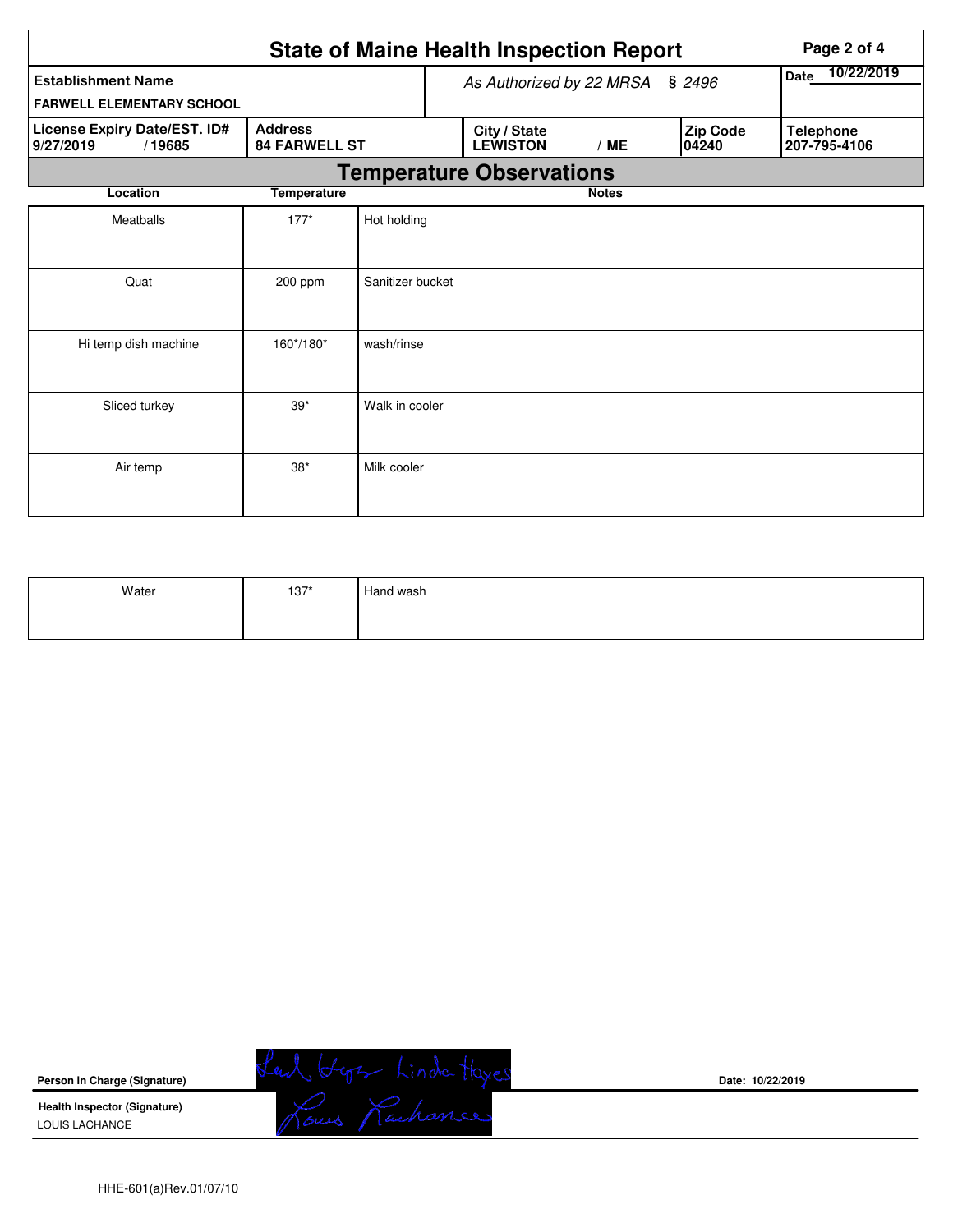|                                                                                                                                                    |                                        | Page 3 of 4                     |    |                          |  |  |  |  |  |
|----------------------------------------------------------------------------------------------------------------------------------------------------|----------------------------------------|---------------------------------|----|--------------------------|--|--|--|--|--|
| <b>Establishment Name</b><br><b>FARWELL ELEMENTARY SCHOOL</b>                                                                                      | <b>Date</b>                            | 10/22/2019                      |    |                          |  |  |  |  |  |
| License Expiry Date/EST. ID#<br>9/27/2019<br>/19685                                                                                                | <b>Address</b><br><b>84 FARWELL ST</b> | City / State<br><b>LEWISTON</b> | ME | <b>Zip Code</b><br>04240 |  |  |  |  |  |
| <b>Observations and Corrective Actions</b>                                                                                                         |                                        |                                 |    |                          |  |  |  |  |  |
| Violations cited in this report must be corrected within the time frames below, or as stated in sections<br>8-405.11 and 8-406.11 of the Food Code |                                        |                                 |    |                          |  |  |  |  |  |

Lead Hyr Linda Hyes<br>Nous Nachances **Person in Charge (Signature) Health Inspector (Signature)**  LOUIS LACHANCE

**Date: 10/22/2019**